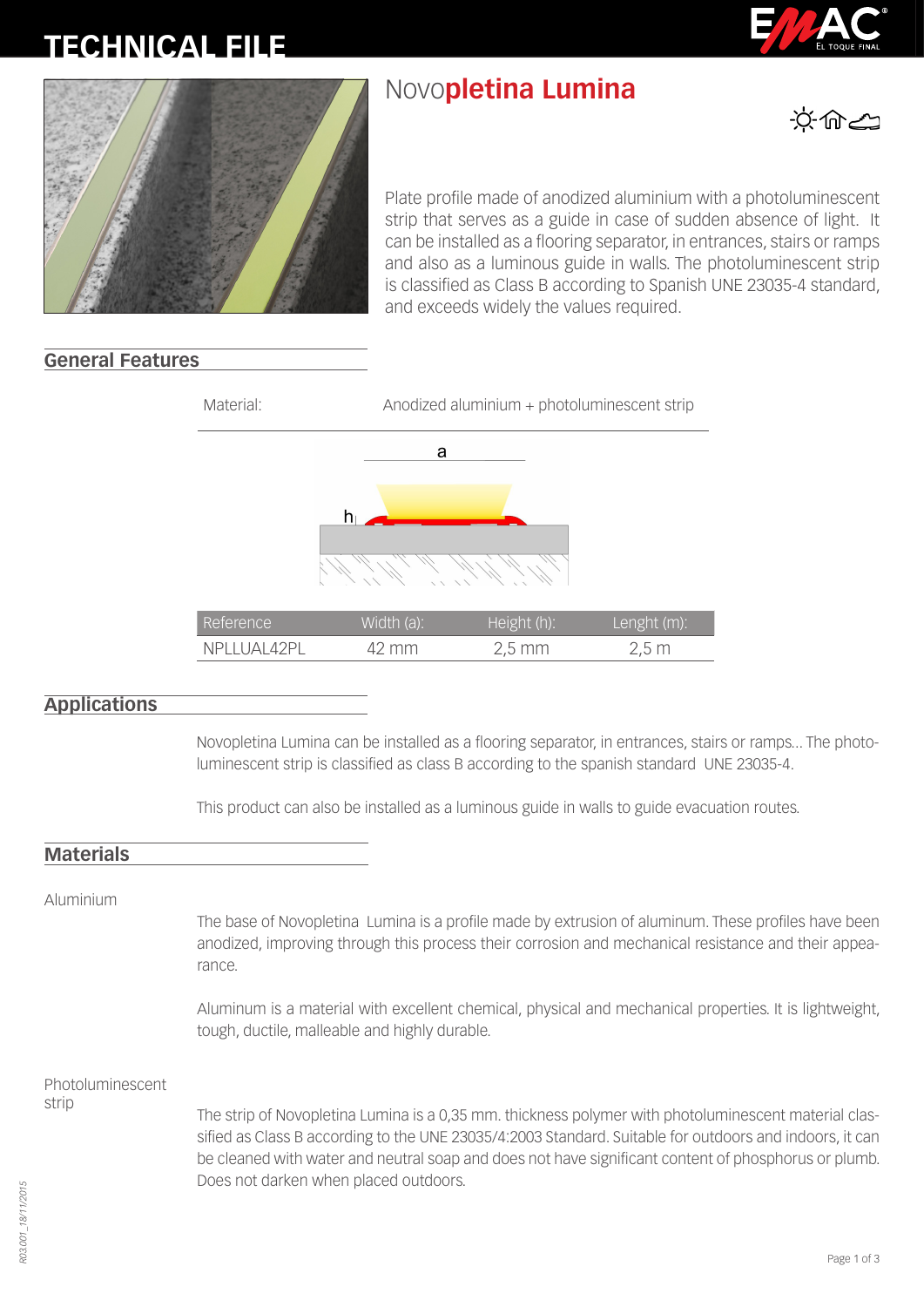# **FICHA TÉC-TECHNICAL FILE**

**NICA** Novo**pletina** Lumina



# **Technical Features and tests**

| Alloy                | 6063       | AA y ASTM        |
|----------------------|------------|------------------|
|                      | $L - 3441$ | UNE 38-301-89    |
| Fire resistance      | M0         | UNE 23-727-90    |
| Abrasion resistance  | Very good  |                  |
| Lightfastness        | Excellent  |                  |
| Appearance and color | EN 12373-1 |                  |
| Luminescence(*)      | Class B    | UNE 23035/4:2003 |
|                      |            |                  |

(\*) Minimal luminiscence features after salt spray test.

| <b>Exposition time</b>   | <b>Certified values</b> | <b>Real values</b>    | Values UNE 23035-4(2003): Class B |
|--------------------------|-------------------------|-----------------------|-----------------------------------|
| Luminiscence 10 minutes: | $150 \text{ mcd/m}^2$   | $200 \text{ mod/m}^2$ | $40 \text{ mcd/m}^2$              |
| Luminiscence 60 minutes: | $20 \text{ mod/m}^2$    | $27 \text{ mcd/m}^2$  | $5.6 \text{ mod/m}^2$             |
| Decay time:              | 2000 minutes            | 2500 minutes          | 800 minutes                       |

# **How long does Novopeldaño® Lumina glow?**

| FLUORESCENT (4000K/20 LUX) Poorly lit areas |                                                |                                                                   |  |
|---------------------------------------------|------------------------------------------------|-------------------------------------------------------------------|--|
| <b>Exposition time</b>                      | Hours of visibility until 5 mcd/m <sup>2</sup> | Hours of visibility until 0,3<br>mcd/m <sup>2</sup> (UNE 23035/4) |  |
| 5 minutes                                   | 0,46 h                                         | 21h                                                               |  |
| 10 minutes                                  | 1 <sub>h</sub>                                 | 28 h                                                              |  |
| 20 minutes                                  | 1.9h                                           | 33h                                                               |  |
| 30 minutes                                  | 2,3 h                                          | 33h                                                               |  |

| FLUORESCENT (4000K/150 LUX) Reasonabily lit areas |                                                |                                                                   |  |
|---------------------------------------------------|------------------------------------------------|-------------------------------------------------------------------|--|
| <b>Exposition time</b>                            | Hours of visibility until 5 mcd/m <sup>2</sup> | Hours of visibility until 0,3<br>mcd/m <sup>2</sup> (UNE 23035/4) |  |
| 5 minutes                                         | 2.5h                                           | 33h                                                               |  |
| 10 minutes                                        | 3,36h                                          | 41h                                                               |  |
| 20 minutes                                        | 3,75h                                          | 46 h                                                              |  |
| 30 minutes                                        | 3,75h                                          | 46 h                                                              |  |

#### **FLUORESCENT (4000K/300 LUX) Well lit areas**

| <b>Exposition time</b> | Hours of visibility until 5 mcd/m <sup>2</sup> | Hours of visibility until 0,3<br>mcd/m <sup>2</sup> (UNE 23035/4) |
|------------------------|------------------------------------------------|-------------------------------------------------------------------|
| 5 minutes              | 3,16h                                          | 40 h                                                              |
| 10 minutes             | 3.8h                                           | 46 h                                                              |
| 20 minutes             | 3,8h                                           | 46 h                                                              |
| 30 minutes             | 3.8h                                           | 46 h                                                              |

These charts represent how long does Novopeldaño® Lumina remain visible under a more demanding requirement (5 mcd/m2) or according to the decay time indicated in the UNE 23035/4 standard (0,3 mcd/m2) after being exposed to different energy intensities.